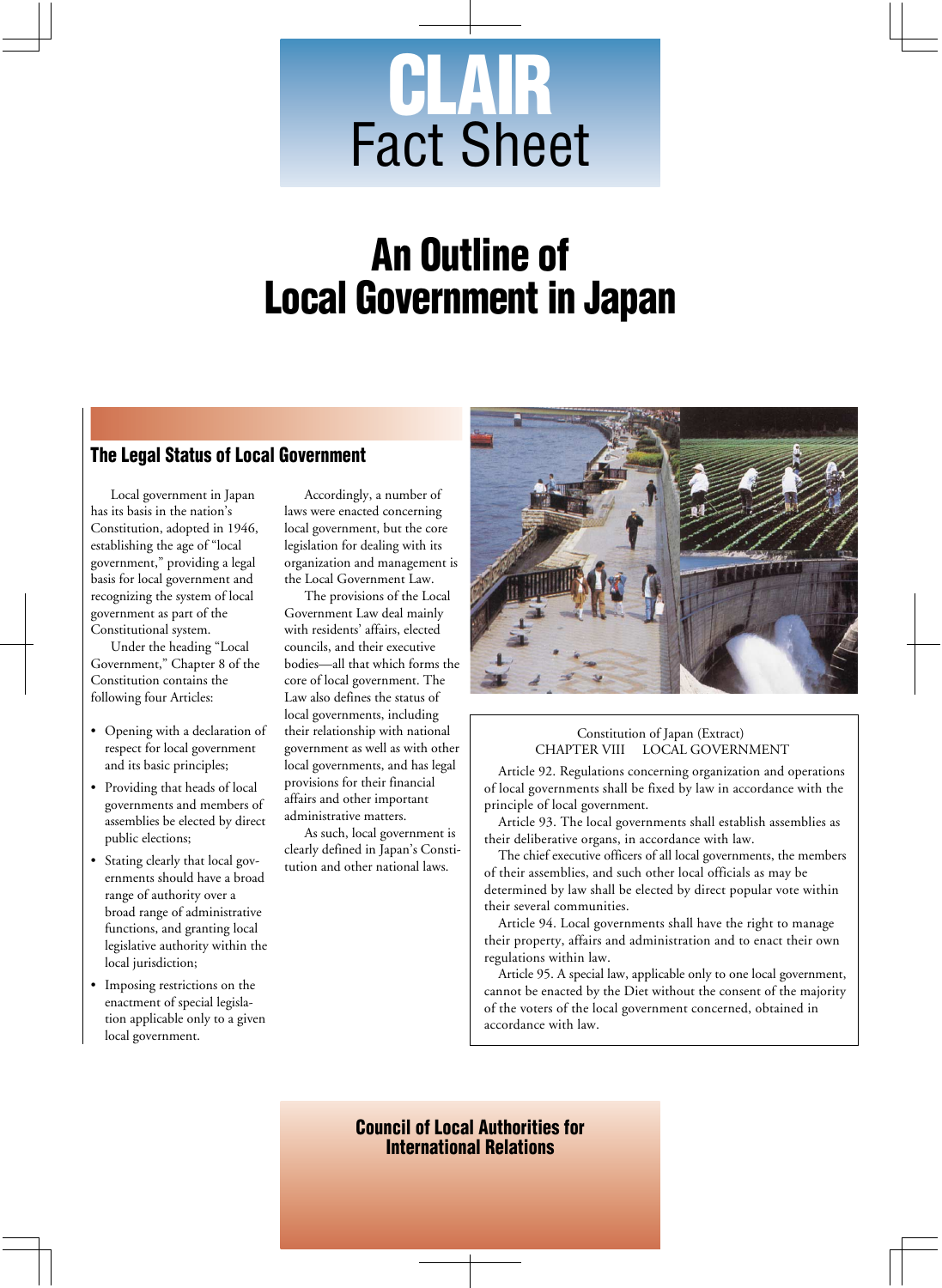# **The Basis of Local Government**

The Local Government Law specifies that the basic units of local government shall be the prefectures and the municipalities.

Local government in Japan is based on a system introduced by the national government as part of its drive to modernize the country at the end of the last century. At that time the system reflected stronger national governmental control than that of today; the former practice of centrally appointed governors is just one example of how strong the control was.

Much of that early system has been passed down to the present, though it has to be said that local government's authority has increased substantially since the early post-war period, despite little structural change.

# **The Tiers of Local Government**

In any system of local government the number of tiers is usually directly related to such factors as geographical conditions, population levels, the nature of local administration and the corresponding level of centralization.

In Japan, local government is two-tiered: prefectures serving wider areas, and municipalities providing local services.

In addition, there is a system by which municipalities of a certain size can deal with what is generally considered to be prefecture administrative work. By government decree, they are called designated cities, core cities or special case-cities.

# **The Scale and Number of Local Governments**

Prefectures and municipalities vary widely in terms of population and area. Japan's 47 prefectures range in population from the Tokyo Metropolis (*Tokyo-to*) with more than 12 million, to Tottori Prefecture (*Tottori-ken*) with just over 610,000; and in size, from the Hokkaido Region (*Hokkaido*)

with an area exceeding 80,000 sq km, to Kagawa Prefecture (*Kagawa-ken*) with a little under 2,000 sq km.

The municipalities exhibit even greater variety. They range from Yokohama City (*Yokohamashi*), with a population around 3.5 million, to Aogashima Village (*Aogashima-mura*) in

Tokyo, with a population of about 200. As for area, Takayama City (*Takayama-shi*) in Gifu Prefecture covers about 2,177.67 sq km, compared to Akaoka Town (*Akaoka-machi*) in Kochi Prefecture, at about 1.64 sq km.

The number of prefectures has remained unchanged since the system was adopted during

# **Number of Municipalities by Prefecture**



Source: "Overview of the Nation's Cities, Towns, and Villages, 2005" edited by Study Group for Municipal Autonomy and published by Dai-ichi Hoki Co., Ltd.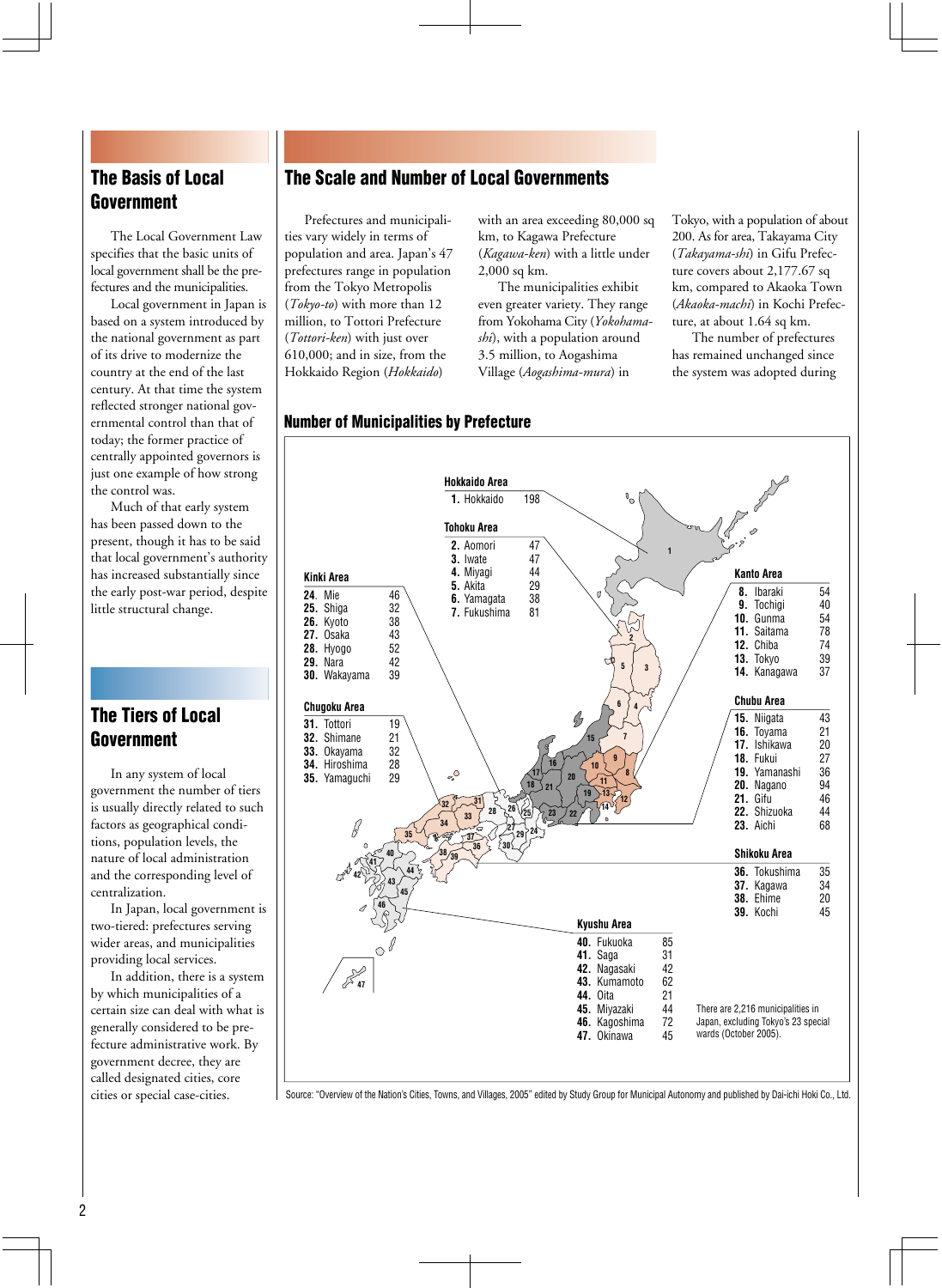the Meiji Period (1868~1912). But the number of municipalities has steadily decreased.

Since the Meiji Period, there have been two major periods of municipal mergers. In the "Great Merger of the Meiji Period," after the organization of municipalities had been implemented, the number of municipalities was reduced from approximately 70,000 to approximately 15,000, and, in the "Great Merger of the Showa Period (1926-1989)" during the late 1950s and early

1960s post-war period, the number fell from approximately 10,000 to about one-third of that figure. Currently, in order to create a strong basis for decentralization of authority, municipalities are being merged (known as the "Great Merger of the Heisei Period."). The number of municipalities, which stood at 3,229 on 1 April 1999, is forecast to fall to 1,821 by the end of March 2006 (on 1 April 2005, the number of municipalities in Japan stood at 2,395).

#### **Local Authority Population and Area**

#### **Population**

|                         | <b>Population Prefectures</b> | <b>Population</b>      | <b>Cities</b> | <b>Special</b><br><b>Wards</b> | <b>Population</b>   | Towns and<br><b>Villages</b> |
|-------------------------|-------------------------------|------------------------|---------------|--------------------------------|---------------------|------------------------------|
| 10 million<br>and above | 1                             | 1 million<br>and above | 10            |                                | 40.000<br>and above | 23                           |
| 5 million<br>and above  | 8                             | 500.000<br>and above   | 14            | $\overline{7}$                 | 30.000<br>and above | 67                           |
| 3 million<br>and above  | 1                             | 300.000<br>and above   | 45            | $\overline{4}$                 | 20,000<br>and above | 169                          |
| 2 million<br>and above  | 10                            | 200.000<br>and above   | 39            | 5                              | 10.000<br>and above | 436                          |
| 1 million<br>and above  | 20                            | 100.000<br>and above   | 140           | 5                              | 5.000<br>and above  | 426                          |
| Less than<br>1 million  | $\overline{7}$                | 50.000<br>and above    | 254           | 1                              | 1.000<br>and above  | 319                          |
|                         |                               | 30.000<br>and above    | 182           | 1                              | Less than<br>1,000  | 26                           |
|                         |                               | Less than<br>30,000    | 66            |                                |                     |                              |
| Total                   | 47                            | <b>Total</b>           | 750           | 23                             | <b>Total</b>        | 1,466                        |

#### **Area**

| Area                                 | <b>Prefectures</b> | Area                                 | <b>Cities</b> | <b>Special</b><br><b>Wards</b> | Area                             | Towns and<br><b>Villages</b> |
|--------------------------------------|--------------------|--------------------------------------|---------------|--------------------------------|----------------------------------|------------------------------|
| 10.000 km <sup>2</sup><br>and above  | $\overline{7}$     | $1.000$ km <sup>2</sup><br>and above | 15            |                                | 1.000 $km^2$<br>and above        | $6\phantom{1}6$              |
| 5.000 km <sup>2</sup><br>and above   | 21                 | 500 km <sup>2</sup><br>and above     | 93            |                                | 500 km <sup>2</sup><br>and above | 59                           |
| 3.000 km <sup>2</sup><br>and above   | 13                 | 300 km <sup>2</sup><br>and above     | 86            |                                | 300 km <sup>2</sup><br>and above | 90                           |
| $2.000$ km <sup>2</sup><br>and above | $\overline{4}$     | 200 km <sup>2</sup><br>and above     | 112           |                                | 200 km <sup>2</sup><br>and above | 134                          |
| 1.000 km <sup>2</sup><br>and above   | $\overline{2}$     | 100 km <sup>2</sup><br>and above     | 164           |                                | 100 km <sup>2</sup><br>and above | 271                          |
| Less than<br>$1.000$ km <sup>2</sup> |                    | 50 km <sup>2</sup><br>and above      | 133           | 3                              | 50 km <sup>2</sup><br>and above  | 323                          |
|                                      |                    | $25 \text{ km}^2$<br>and above       | 76            | 6                              | $25 \text{ km}^2$<br>and above   | 306                          |
|                                      |                    | Less than<br>25 km <sup>2</sup>      | 71            | 14                             | Less than<br>25 km <sup>2</sup>  | 277                          |
| Total                                | 47                 | <b>Total</b>                         | 750           | 23                             | <b>Total</b>                     | 1.466                        |

N.B: Population figures for prefectures and municipalities on 1 October 2005 are taken from the 31 March 2005 National Residents Register. (Source: "Overview of the Nation's Cities, Towns, and Villages, 2005" edited by Study Group

for Municipal Autonomy and published by Dai-ichi Hoki Co., Ltd.)

# **Prefectural Size and Population**

| Hokkaido<br>5,632,133<br>2,545,184<br>83,455.33<br>1,468,608<br>554,682<br>9,606.83<br>Aomori<br>1,396,637<br>15,278.68<br>Iwate<br>490,322<br><b>Miyagi</b><br>2,347,970<br>864,882<br>7,285.53<br>Akita<br>412,097<br>11,612.22<br>1,164,389<br>1,218,875<br>389,949<br>9,323.39<br>Yamagata<br><b>Fukushima</b><br>2,107,800<br>722,230<br>13,782.75<br><b>Ibaraki</b><br>2,988,729<br>1,051,043<br>6,095.68<br>711,184<br>Tochigi<br>2,008,036<br>6,408.28<br>Gunma<br>2,020,734<br>726,738<br>6,363.16<br>3,797.25<br><b>Saitama</b><br>6,996,528<br>2,695,437<br>Chiba<br>6,014,584<br>2,378,540<br>5,156.54<br><b>Tokyo</b><br>12,168,247<br>5,861,647<br>2,187.09<br>Kanagawa<br>8,644,031<br>3,653,606<br>2,415.85<br>Niigata<br>2,445,807<br>815,799<br>12,582.60<br>Toyama<br>1,116,387<br>4,247.34<br>371,606<br><b>Ishikawa</b><br>1,172,133<br>420,319<br>4,185.43<br>Fukui<br>822,405<br>262,207<br>4,189.22<br>880,947<br>321,970<br>4,465.37<br>Yamanashi<br>2,193,419<br>13,560.55<br>782,899<br>Nagano<br>Gifu<br>2,106,293<br>709,304<br>10,622.85<br>7,779.87<br>Shizuoka<br>3,773,826<br>1,362,930<br>Aichi<br>7,062,762<br>2,677,488<br>5,162.51<br>Mie<br>1,858,026<br>680,837<br>5,776.60<br>Shiga<br>1,359,273<br>4,017.36<br>468,225<br>2,565,170<br>4,612.98<br>Kyoto<br>1,059,925<br>8,651,301<br><b>Osaka</b><br>3,691,611<br>1,893.76<br>5,571,148<br>2,210,725<br>8,394.10<br><b>Hyogo</b><br>Nara<br>3,691.09<br>1,434,548<br>529,866<br>1,067,114<br>413,636<br>4,725.82<br>Wakayama<br><b>Tottori</b><br>612,191<br>218,520<br>3,507.25<br>Shimane<br>747,469<br>268,392<br>6,707.52<br>1,955,317<br>738,972<br>7,112.72<br><b>Okayama</b><br>Hiroshima<br>1,171,748<br>8,477.75<br>2,868,251<br>Yamaguchi<br>1,504,917<br>6,111.17<br>624,250<br><b>Tokushima</b><br>818,998<br>307,039<br>4,145.48<br>Kagawa<br>1,027,405<br>393,116<br>1,876.23<br>Ehime<br>1,490,831<br>607,968<br>5,677.03<br>Kochi<br>804,721<br>343,143<br>7,104.94<br>Fukuoka<br>5,014,179<br>2,044,970<br>4,975.21<br>Saga<br>873,978<br>296,456<br>2,439.54<br>4,094.64<br>Nagasaki<br>1,502,058<br>594,045<br>Kumamoto<br>1,857,998<br>696,391<br>7,404.66<br><b>Oita</b><br>484,636<br>1,224,892<br>6,339.15<br>Miyazaki<br>1,172,940<br>479,372<br>7,734.77<br>Kagoshima<br>1,763,004<br>764,233<br>9,187.54<br><b>Okinawa</b><br>1,372,388<br>511,942<br>2,274.32<br>Total<br>126,869,397<br>50,382,081<br>377,845.95 | <b>Population</b> | <b>Households</b> | Area (km <sup>2</sup> ) |
|----------------------------------------------------------------------------------------------------------------------------------------------------------------------------------------------------------------------------------------------------------------------------------------------------------------------------------------------------------------------------------------------------------------------------------------------------------------------------------------------------------------------------------------------------------------------------------------------------------------------------------------------------------------------------------------------------------------------------------------------------------------------------------------------------------------------------------------------------------------------------------------------------------------------------------------------------------------------------------------------------------------------------------------------------------------------------------------------------------------------------------------------------------------------------------------------------------------------------------------------------------------------------------------------------------------------------------------------------------------------------------------------------------------------------------------------------------------------------------------------------------------------------------------------------------------------------------------------------------------------------------------------------------------------------------------------------------------------------------------------------------------------------------------------------------------------------------------------------------------------------------------------------------------------------------------------------------------------------------------------------------------------------------------------------------------------------------------------------------------------------------------------------------------------------------------------------------------------------------------------------------------------------------------------------------------------------------------------------------------------------------------------------------------------------------------|-------------------|-------------------|-------------------------|
|                                                                                                                                                                                                                                                                                                                                                                                                                                                                                                                                                                                                                                                                                                                                                                                                                                                                                                                                                                                                                                                                                                                                                                                                                                                                                                                                                                                                                                                                                                                                                                                                                                                                                                                                                                                                                                                                                                                                                                                                                                                                                                                                                                                                                                                                                                                                                                                                                                        |                   |                   |                         |
|                                                                                                                                                                                                                                                                                                                                                                                                                                                                                                                                                                                                                                                                                                                                                                                                                                                                                                                                                                                                                                                                                                                                                                                                                                                                                                                                                                                                                                                                                                                                                                                                                                                                                                                                                                                                                                                                                                                                                                                                                                                                                                                                                                                                                                                                                                                                                                                                                                        |                   |                   |                         |
|                                                                                                                                                                                                                                                                                                                                                                                                                                                                                                                                                                                                                                                                                                                                                                                                                                                                                                                                                                                                                                                                                                                                                                                                                                                                                                                                                                                                                                                                                                                                                                                                                                                                                                                                                                                                                                                                                                                                                                                                                                                                                                                                                                                                                                                                                                                                                                                                                                        |                   |                   |                         |
|                                                                                                                                                                                                                                                                                                                                                                                                                                                                                                                                                                                                                                                                                                                                                                                                                                                                                                                                                                                                                                                                                                                                                                                                                                                                                                                                                                                                                                                                                                                                                                                                                                                                                                                                                                                                                                                                                                                                                                                                                                                                                                                                                                                                                                                                                                                                                                                                                                        |                   |                   |                         |
|                                                                                                                                                                                                                                                                                                                                                                                                                                                                                                                                                                                                                                                                                                                                                                                                                                                                                                                                                                                                                                                                                                                                                                                                                                                                                                                                                                                                                                                                                                                                                                                                                                                                                                                                                                                                                                                                                                                                                                                                                                                                                                                                                                                                                                                                                                                                                                                                                                        |                   |                   |                         |
|                                                                                                                                                                                                                                                                                                                                                                                                                                                                                                                                                                                                                                                                                                                                                                                                                                                                                                                                                                                                                                                                                                                                                                                                                                                                                                                                                                                                                                                                                                                                                                                                                                                                                                                                                                                                                                                                                                                                                                                                                                                                                                                                                                                                                                                                                                                                                                                                                                        |                   |                   |                         |
|                                                                                                                                                                                                                                                                                                                                                                                                                                                                                                                                                                                                                                                                                                                                                                                                                                                                                                                                                                                                                                                                                                                                                                                                                                                                                                                                                                                                                                                                                                                                                                                                                                                                                                                                                                                                                                                                                                                                                                                                                                                                                                                                                                                                                                                                                                                                                                                                                                        |                   |                   |                         |
|                                                                                                                                                                                                                                                                                                                                                                                                                                                                                                                                                                                                                                                                                                                                                                                                                                                                                                                                                                                                                                                                                                                                                                                                                                                                                                                                                                                                                                                                                                                                                                                                                                                                                                                                                                                                                                                                                                                                                                                                                                                                                                                                                                                                                                                                                                                                                                                                                                        |                   |                   |                         |
|                                                                                                                                                                                                                                                                                                                                                                                                                                                                                                                                                                                                                                                                                                                                                                                                                                                                                                                                                                                                                                                                                                                                                                                                                                                                                                                                                                                                                                                                                                                                                                                                                                                                                                                                                                                                                                                                                                                                                                                                                                                                                                                                                                                                                                                                                                                                                                                                                                        |                   |                   |                         |
|                                                                                                                                                                                                                                                                                                                                                                                                                                                                                                                                                                                                                                                                                                                                                                                                                                                                                                                                                                                                                                                                                                                                                                                                                                                                                                                                                                                                                                                                                                                                                                                                                                                                                                                                                                                                                                                                                                                                                                                                                                                                                                                                                                                                                                                                                                                                                                                                                                        |                   |                   |                         |
|                                                                                                                                                                                                                                                                                                                                                                                                                                                                                                                                                                                                                                                                                                                                                                                                                                                                                                                                                                                                                                                                                                                                                                                                                                                                                                                                                                                                                                                                                                                                                                                                                                                                                                                                                                                                                                                                                                                                                                                                                                                                                                                                                                                                                                                                                                                                                                                                                                        |                   |                   |                         |
|                                                                                                                                                                                                                                                                                                                                                                                                                                                                                                                                                                                                                                                                                                                                                                                                                                                                                                                                                                                                                                                                                                                                                                                                                                                                                                                                                                                                                                                                                                                                                                                                                                                                                                                                                                                                                                                                                                                                                                                                                                                                                                                                                                                                                                                                                                                                                                                                                                        |                   |                   |                         |
|                                                                                                                                                                                                                                                                                                                                                                                                                                                                                                                                                                                                                                                                                                                                                                                                                                                                                                                                                                                                                                                                                                                                                                                                                                                                                                                                                                                                                                                                                                                                                                                                                                                                                                                                                                                                                                                                                                                                                                                                                                                                                                                                                                                                                                                                                                                                                                                                                                        |                   |                   |                         |
|                                                                                                                                                                                                                                                                                                                                                                                                                                                                                                                                                                                                                                                                                                                                                                                                                                                                                                                                                                                                                                                                                                                                                                                                                                                                                                                                                                                                                                                                                                                                                                                                                                                                                                                                                                                                                                                                                                                                                                                                                                                                                                                                                                                                                                                                                                                                                                                                                                        |                   |                   |                         |
|                                                                                                                                                                                                                                                                                                                                                                                                                                                                                                                                                                                                                                                                                                                                                                                                                                                                                                                                                                                                                                                                                                                                                                                                                                                                                                                                                                                                                                                                                                                                                                                                                                                                                                                                                                                                                                                                                                                                                                                                                                                                                                                                                                                                                                                                                                                                                                                                                                        |                   |                   |                         |
|                                                                                                                                                                                                                                                                                                                                                                                                                                                                                                                                                                                                                                                                                                                                                                                                                                                                                                                                                                                                                                                                                                                                                                                                                                                                                                                                                                                                                                                                                                                                                                                                                                                                                                                                                                                                                                                                                                                                                                                                                                                                                                                                                                                                                                                                                                                                                                                                                                        |                   |                   |                         |
|                                                                                                                                                                                                                                                                                                                                                                                                                                                                                                                                                                                                                                                                                                                                                                                                                                                                                                                                                                                                                                                                                                                                                                                                                                                                                                                                                                                                                                                                                                                                                                                                                                                                                                                                                                                                                                                                                                                                                                                                                                                                                                                                                                                                                                                                                                                                                                                                                                        |                   |                   |                         |
|                                                                                                                                                                                                                                                                                                                                                                                                                                                                                                                                                                                                                                                                                                                                                                                                                                                                                                                                                                                                                                                                                                                                                                                                                                                                                                                                                                                                                                                                                                                                                                                                                                                                                                                                                                                                                                                                                                                                                                                                                                                                                                                                                                                                                                                                                                                                                                                                                                        |                   |                   |                         |
|                                                                                                                                                                                                                                                                                                                                                                                                                                                                                                                                                                                                                                                                                                                                                                                                                                                                                                                                                                                                                                                                                                                                                                                                                                                                                                                                                                                                                                                                                                                                                                                                                                                                                                                                                                                                                                                                                                                                                                                                                                                                                                                                                                                                                                                                                                                                                                                                                                        |                   |                   |                         |
|                                                                                                                                                                                                                                                                                                                                                                                                                                                                                                                                                                                                                                                                                                                                                                                                                                                                                                                                                                                                                                                                                                                                                                                                                                                                                                                                                                                                                                                                                                                                                                                                                                                                                                                                                                                                                                                                                                                                                                                                                                                                                                                                                                                                                                                                                                                                                                                                                                        |                   |                   |                         |
|                                                                                                                                                                                                                                                                                                                                                                                                                                                                                                                                                                                                                                                                                                                                                                                                                                                                                                                                                                                                                                                                                                                                                                                                                                                                                                                                                                                                                                                                                                                                                                                                                                                                                                                                                                                                                                                                                                                                                                                                                                                                                                                                                                                                                                                                                                                                                                                                                                        |                   |                   |                         |
|                                                                                                                                                                                                                                                                                                                                                                                                                                                                                                                                                                                                                                                                                                                                                                                                                                                                                                                                                                                                                                                                                                                                                                                                                                                                                                                                                                                                                                                                                                                                                                                                                                                                                                                                                                                                                                                                                                                                                                                                                                                                                                                                                                                                                                                                                                                                                                                                                                        |                   |                   |                         |
|                                                                                                                                                                                                                                                                                                                                                                                                                                                                                                                                                                                                                                                                                                                                                                                                                                                                                                                                                                                                                                                                                                                                                                                                                                                                                                                                                                                                                                                                                                                                                                                                                                                                                                                                                                                                                                                                                                                                                                                                                                                                                                                                                                                                                                                                                                                                                                                                                                        |                   |                   |                         |
|                                                                                                                                                                                                                                                                                                                                                                                                                                                                                                                                                                                                                                                                                                                                                                                                                                                                                                                                                                                                                                                                                                                                                                                                                                                                                                                                                                                                                                                                                                                                                                                                                                                                                                                                                                                                                                                                                                                                                                                                                                                                                                                                                                                                                                                                                                                                                                                                                                        |                   |                   |                         |
|                                                                                                                                                                                                                                                                                                                                                                                                                                                                                                                                                                                                                                                                                                                                                                                                                                                                                                                                                                                                                                                                                                                                                                                                                                                                                                                                                                                                                                                                                                                                                                                                                                                                                                                                                                                                                                                                                                                                                                                                                                                                                                                                                                                                                                                                                                                                                                                                                                        |                   |                   |                         |
|                                                                                                                                                                                                                                                                                                                                                                                                                                                                                                                                                                                                                                                                                                                                                                                                                                                                                                                                                                                                                                                                                                                                                                                                                                                                                                                                                                                                                                                                                                                                                                                                                                                                                                                                                                                                                                                                                                                                                                                                                                                                                                                                                                                                                                                                                                                                                                                                                                        |                   |                   |                         |
|                                                                                                                                                                                                                                                                                                                                                                                                                                                                                                                                                                                                                                                                                                                                                                                                                                                                                                                                                                                                                                                                                                                                                                                                                                                                                                                                                                                                                                                                                                                                                                                                                                                                                                                                                                                                                                                                                                                                                                                                                                                                                                                                                                                                                                                                                                                                                                                                                                        |                   |                   |                         |
|                                                                                                                                                                                                                                                                                                                                                                                                                                                                                                                                                                                                                                                                                                                                                                                                                                                                                                                                                                                                                                                                                                                                                                                                                                                                                                                                                                                                                                                                                                                                                                                                                                                                                                                                                                                                                                                                                                                                                                                                                                                                                                                                                                                                                                                                                                                                                                                                                                        |                   |                   |                         |
|                                                                                                                                                                                                                                                                                                                                                                                                                                                                                                                                                                                                                                                                                                                                                                                                                                                                                                                                                                                                                                                                                                                                                                                                                                                                                                                                                                                                                                                                                                                                                                                                                                                                                                                                                                                                                                                                                                                                                                                                                                                                                                                                                                                                                                                                                                                                                                                                                                        |                   |                   |                         |
|                                                                                                                                                                                                                                                                                                                                                                                                                                                                                                                                                                                                                                                                                                                                                                                                                                                                                                                                                                                                                                                                                                                                                                                                                                                                                                                                                                                                                                                                                                                                                                                                                                                                                                                                                                                                                                                                                                                                                                                                                                                                                                                                                                                                                                                                                                                                                                                                                                        |                   |                   |                         |
|                                                                                                                                                                                                                                                                                                                                                                                                                                                                                                                                                                                                                                                                                                                                                                                                                                                                                                                                                                                                                                                                                                                                                                                                                                                                                                                                                                                                                                                                                                                                                                                                                                                                                                                                                                                                                                                                                                                                                                                                                                                                                                                                                                                                                                                                                                                                                                                                                                        |                   |                   |                         |
|                                                                                                                                                                                                                                                                                                                                                                                                                                                                                                                                                                                                                                                                                                                                                                                                                                                                                                                                                                                                                                                                                                                                                                                                                                                                                                                                                                                                                                                                                                                                                                                                                                                                                                                                                                                                                                                                                                                                                                                                                                                                                                                                                                                                                                                                                                                                                                                                                                        |                   |                   |                         |
|                                                                                                                                                                                                                                                                                                                                                                                                                                                                                                                                                                                                                                                                                                                                                                                                                                                                                                                                                                                                                                                                                                                                                                                                                                                                                                                                                                                                                                                                                                                                                                                                                                                                                                                                                                                                                                                                                                                                                                                                                                                                                                                                                                                                                                                                                                                                                                                                                                        |                   |                   |                         |
|                                                                                                                                                                                                                                                                                                                                                                                                                                                                                                                                                                                                                                                                                                                                                                                                                                                                                                                                                                                                                                                                                                                                                                                                                                                                                                                                                                                                                                                                                                                                                                                                                                                                                                                                                                                                                                                                                                                                                                                                                                                                                                                                                                                                                                                                                                                                                                                                                                        |                   |                   |                         |
|                                                                                                                                                                                                                                                                                                                                                                                                                                                                                                                                                                                                                                                                                                                                                                                                                                                                                                                                                                                                                                                                                                                                                                                                                                                                                                                                                                                                                                                                                                                                                                                                                                                                                                                                                                                                                                                                                                                                                                                                                                                                                                                                                                                                                                                                                                                                                                                                                                        |                   |                   |                         |
|                                                                                                                                                                                                                                                                                                                                                                                                                                                                                                                                                                                                                                                                                                                                                                                                                                                                                                                                                                                                                                                                                                                                                                                                                                                                                                                                                                                                                                                                                                                                                                                                                                                                                                                                                                                                                                                                                                                                                                                                                                                                                                                                                                                                                                                                                                                                                                                                                                        |                   |                   |                         |
|                                                                                                                                                                                                                                                                                                                                                                                                                                                                                                                                                                                                                                                                                                                                                                                                                                                                                                                                                                                                                                                                                                                                                                                                                                                                                                                                                                                                                                                                                                                                                                                                                                                                                                                                                                                                                                                                                                                                                                                                                                                                                                                                                                                                                                                                                                                                                                                                                                        |                   |                   |                         |
|                                                                                                                                                                                                                                                                                                                                                                                                                                                                                                                                                                                                                                                                                                                                                                                                                                                                                                                                                                                                                                                                                                                                                                                                                                                                                                                                                                                                                                                                                                                                                                                                                                                                                                                                                                                                                                                                                                                                                                                                                                                                                                                                                                                                                                                                                                                                                                                                                                        |                   |                   |                         |
|                                                                                                                                                                                                                                                                                                                                                                                                                                                                                                                                                                                                                                                                                                                                                                                                                                                                                                                                                                                                                                                                                                                                                                                                                                                                                                                                                                                                                                                                                                                                                                                                                                                                                                                                                                                                                                                                                                                                                                                                                                                                                                                                                                                                                                                                                                                                                                                                                                        |                   |                   |                         |
|                                                                                                                                                                                                                                                                                                                                                                                                                                                                                                                                                                                                                                                                                                                                                                                                                                                                                                                                                                                                                                                                                                                                                                                                                                                                                                                                                                                                                                                                                                                                                                                                                                                                                                                                                                                                                                                                                                                                                                                                                                                                                                                                                                                                                                                                                                                                                                                                                                        |                   |                   |                         |
|                                                                                                                                                                                                                                                                                                                                                                                                                                                                                                                                                                                                                                                                                                                                                                                                                                                                                                                                                                                                                                                                                                                                                                                                                                                                                                                                                                                                                                                                                                                                                                                                                                                                                                                                                                                                                                                                                                                                                                                                                                                                                                                                                                                                                                                                                                                                                                                                                                        |                   |                   |                         |
|                                                                                                                                                                                                                                                                                                                                                                                                                                                                                                                                                                                                                                                                                                                                                                                                                                                                                                                                                                                                                                                                                                                                                                                                                                                                                                                                                                                                                                                                                                                                                                                                                                                                                                                                                                                                                                                                                                                                                                                                                                                                                                                                                                                                                                                                                                                                                                                                                                        |                   |                   |                         |
|                                                                                                                                                                                                                                                                                                                                                                                                                                                                                                                                                                                                                                                                                                                                                                                                                                                                                                                                                                                                                                                                                                                                                                                                                                                                                                                                                                                                                                                                                                                                                                                                                                                                                                                                                                                                                                                                                                                                                                                                                                                                                                                                                                                                                                                                                                                                                                                                                                        |                   |                   |                         |
|                                                                                                                                                                                                                                                                                                                                                                                                                                                                                                                                                                                                                                                                                                                                                                                                                                                                                                                                                                                                                                                                                                                                                                                                                                                                                                                                                                                                                                                                                                                                                                                                                                                                                                                                                                                                                                                                                                                                                                                                                                                                                                                                                                                                                                                                                                                                                                                                                                        |                   |                   |                         |
|                                                                                                                                                                                                                                                                                                                                                                                                                                                                                                                                                                                                                                                                                                                                                                                                                                                                                                                                                                                                                                                                                                                                                                                                                                                                                                                                                                                                                                                                                                                                                                                                                                                                                                                                                                                                                                                                                                                                                                                                                                                                                                                                                                                                                                                                                                                                                                                                                                        |                   |                   |                         |
|                                                                                                                                                                                                                                                                                                                                                                                                                                                                                                                                                                                                                                                                                                                                                                                                                                                                                                                                                                                                                                                                                                                                                                                                                                                                                                                                                                                                                                                                                                                                                                                                                                                                                                                                                                                                                                                                                                                                                                                                                                                                                                                                                                                                                                                                                                                                                                                                                                        |                   |                   |                         |
|                                                                                                                                                                                                                                                                                                                                                                                                                                                                                                                                                                                                                                                                                                                                                                                                                                                                                                                                                                                                                                                                                                                                                                                                                                                                                                                                                                                                                                                                                                                                                                                                                                                                                                                                                                                                                                                                                                                                                                                                                                                                                                                                                                                                                                                                                                                                                                                                                                        |                   |                   |                         |
|                                                                                                                                                                                                                                                                                                                                                                                                                                                                                                                                                                                                                                                                                                                                                                                                                                                                                                                                                                                                                                                                                                                                                                                                                                                                                                                                                                                                                                                                                                                                                                                                                                                                                                                                                                                                                                                                                                                                                                                                                                                                                                                                                                                                                                                                                                                                                                                                                                        |                   |                   |                         |

Population and number of households: As of March 31, 2005 Area: As of October 1, 2004

Source: "Overview of the Nation's Cities, Towns, and Villages, 2005" edited by Study Group for Municipal Autonomy and published by Dai-ichi Hoki Co., Ltd.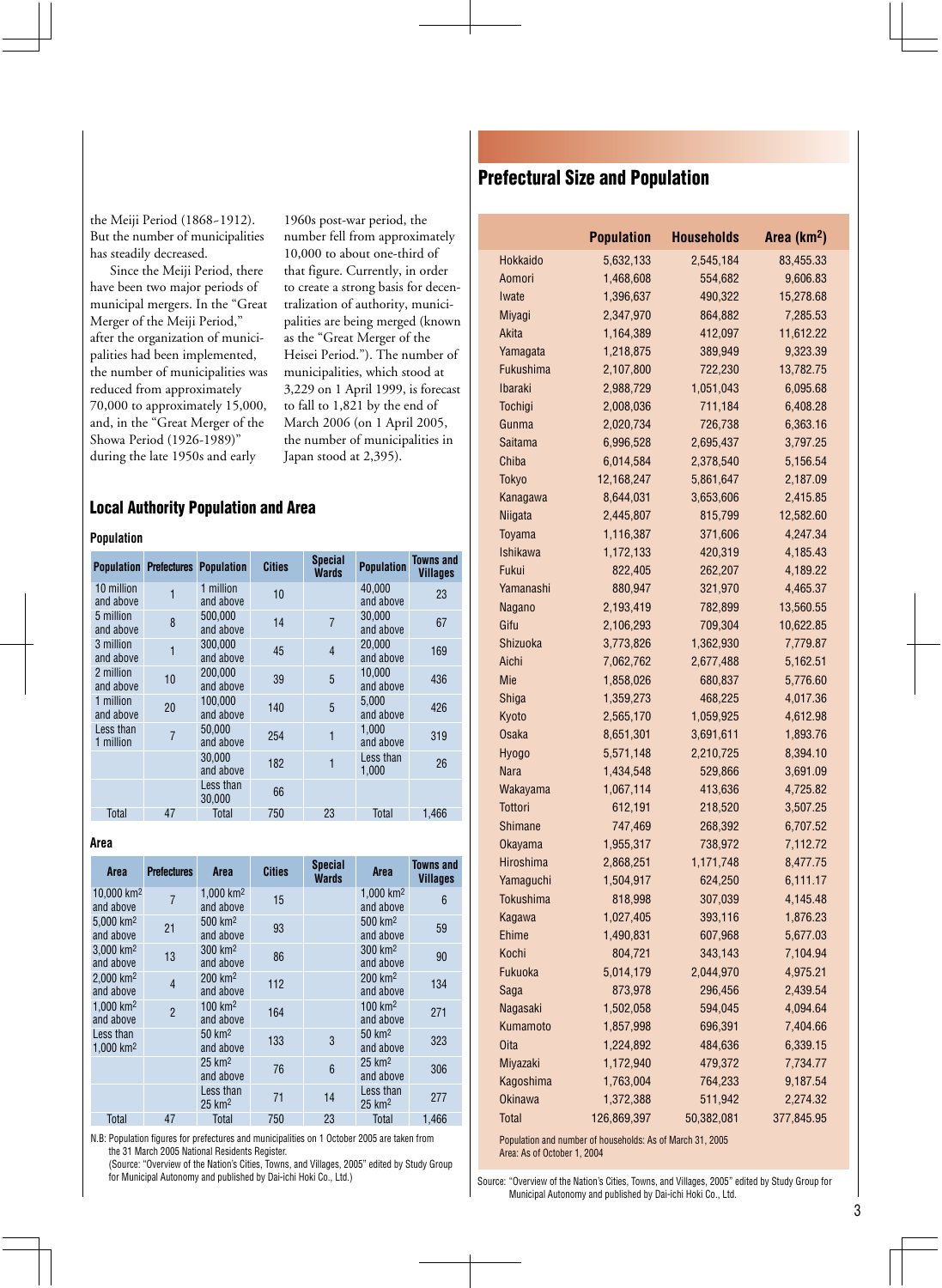# **Scope and Financial Structure of Administration Granted to Local Governments**

As a basic legal principle, local governments in Japan, both prefecture and municipal, are uniformly granted comprehensive powers to allow them to fulfill, according to the characteristics of their local area, roles which are necessary to serve their local communities.

Furthermore, a local government's range of functions is extremely broad, and it is no exaggeration to say that a local government's responsibilities cover all aspects of the country's domestic life other than diplomacy, national security, trial and

prosecution.

Local government expenditure is extremely high, with its combined expenditure in Japan equaling that of the national government's general accounts. National government raises three fifths of all revenues to local governments' two fifths. Nevertheless, because of the large-scale financial transfers from central to local government in the form of the local allocation tax, the local transfer tax and national treasury disbursements, the ratio of national government to the combined local government

spending levels is three fifths local to two fifths national.

The Local Government Law divides the responsibility for providing services to Japan's citizens between prefectures and municipalities. Prefectures, in the main, provide regional services. Municipalities provide direct local services.

However, in reality, the allocation of government administration among national, prefecture and municipal governments is not always clear. Rather, administrative functions for any one service provision are nearly

always shared among different levels of government.

Currently, in order to promote structural reform to encourage regional autonomy, the so-called "The Trinity Reforms," are underway, whereby the financial relationship between national government and prefectures and municipal governments—the reform of national treasury subsidies, the revision of tax resource distribution, including the transfer of tax sources, and the reform of the local allocation tax—are being re-examined.



#### **Distribution of Financial Resources Between the National and Local Governments**

Source: "White Paper on Local Public Finance, 2005", (Illustrated), FY2003 settlement, Ministry of Internal Affairs and Communications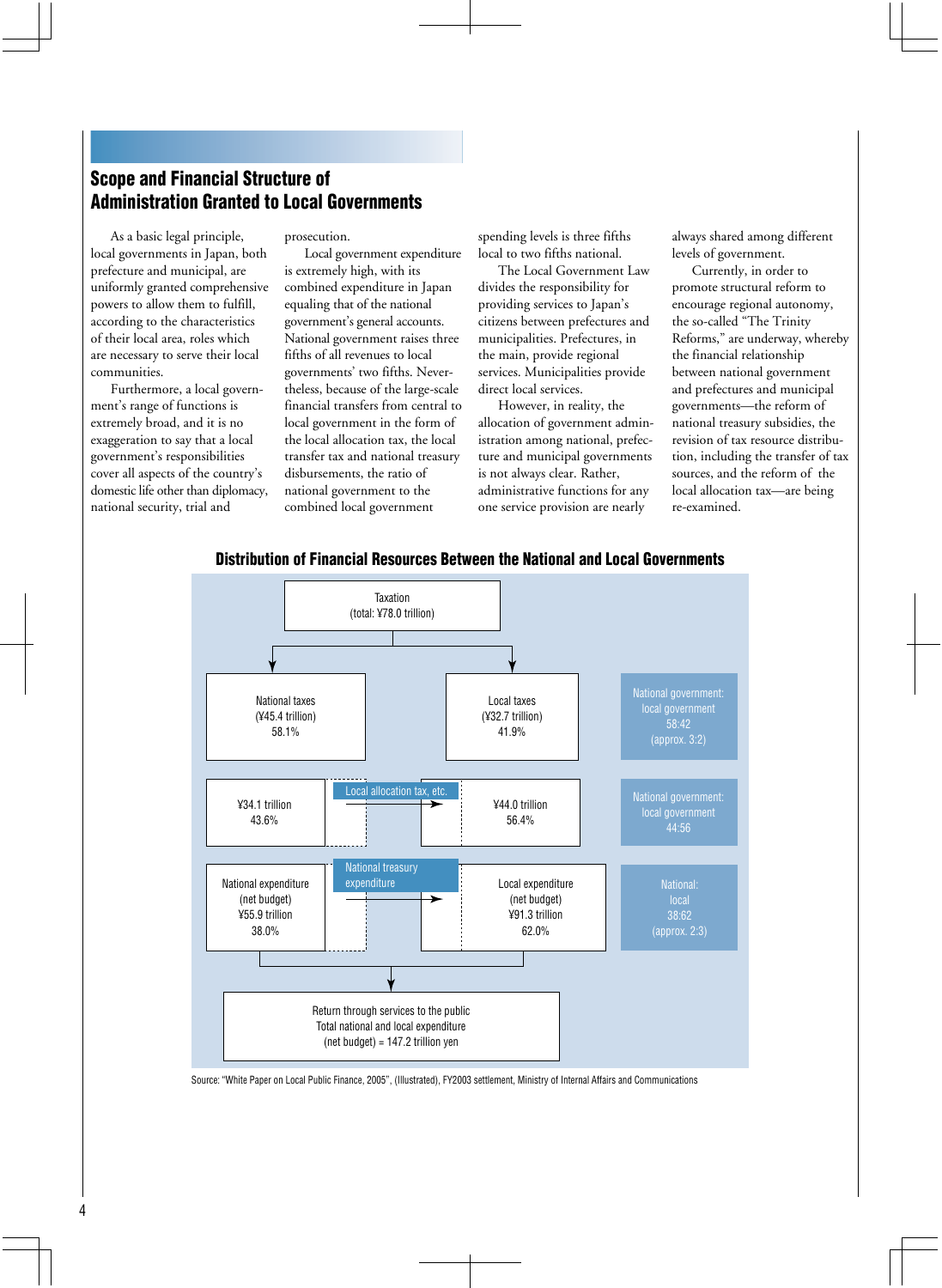### **Financial Structure of Local Government (FY2003)**



Source: "White Paper on Local Public Finance, 2005", FY2003 settlement, Ministry of Internal Affairs and Communications

# **Local Tax Revenue Composition (FY2003)**



Source: "White Paper on Local Public Finance, 2005", (Illustrated), FY2003 settlement, Ministry of Internal Affairs and Communications

# **Prefecture Revenue and Expenditure**

| <b>Prefecture</b> | <b>Revenue</b> | <b>Expenditure</b>  |
|-------------------|----------------|---------------------|
| Hokkaido          | 2,833,753      | 2,816,383           |
| Aomori            | 816,413        | 800,614             |
| Iwate             | 821,551        | 800,146             |
| Miyagi            | 812,791        | 793,194             |
| Akita             | 728,802        | 716,553             |
| Yamagata          | 637,336        | 626,114             |
| Fukushima         | 936,252        | 927,325             |
| <b>Ibaraki</b>    | 1,061,795      | 1,047,467           |
| Tochigi           | 821,168        | 802,144             |
| Gunma             | 770,534        | 753,258             |
| Saitama           | 1,572,529      | 1,555,088           |
| Chiba             | 1,466,851      | 1,455,088           |
| Tokyo             | 6,293,928      | 6,137,827           |
| Kanagawa          | 1,710,637      | 1,697,599           |
| Niigata           | 1,219,897      | 1,203,832           |
| Toyama            | 560,748        | 535,792             |
| <b>Ishikawa</b>   | 581,967        | 571,991             |
| Fukui             | 516,120        | 502,469             |
| Yamanashi         | 516,279        | 496,499             |
| Nagano            | 890,301        | 866,067             |
| Gifu              | 828,961        | 811,290             |
| Shizuoka          | 1,170,775      | 1,146,740           |
| Aichi             | 2,142,747      | 2,118,458           |
| Mie               | 717,609        | 697,986             |
| Shiga             | 550,798        | 541,396             |
| Kyoto             | 797,112        | 789,951             |
| Osaka             | 2,601,633      | 2,603,109           |
| Hyogo             | 2,111,897      | 2,100,376           |
| <b>Nara</b>       | 526,240        | 517,046             |
| Wakayama          | 569,360        | 555,288             |
| Tottori           | 431,847        | 410,155             |
| Shimane           | 622,690        | 606,107             |
| Okayama           | 764,518        | 755,693             |
| Hiroshima         | 1,039,136      | 1,026,042           |
| Yamaguchi         | 771,121        | 754,619             |
| <b>Tokushima</b>  | 561,165        | 535,246             |
| Kagawa            | 481,842        | 468,123             |
| Ehime             | 661,407        | 635,577             |
| Kochi             | 536,405        | 520,583             |
| Fukuoka           | 1,478,211      | 1,450,522           |
| Saga              | 449,320        | 439,996             |
| Nagasaki          | 765,433        | 750,243             |
| Kumamoto          | 796,621        | 770,987             |
| Oita              | 648,730        | 632,328             |
| Miyazaki          | 638,276        | 626,076             |
| Kagoshima         | 932,205        | 912,027             |
| <b>Okinawa</b>    | 645,321        | 635,611             |
| Total             | 49,811,034     | 48,917,026          |
|                   |                | (unit: million yen) |

Source: "White Paper on Local Public Finance, 2005", FY2003 settlement, Ministry of Internal Affairs and Communications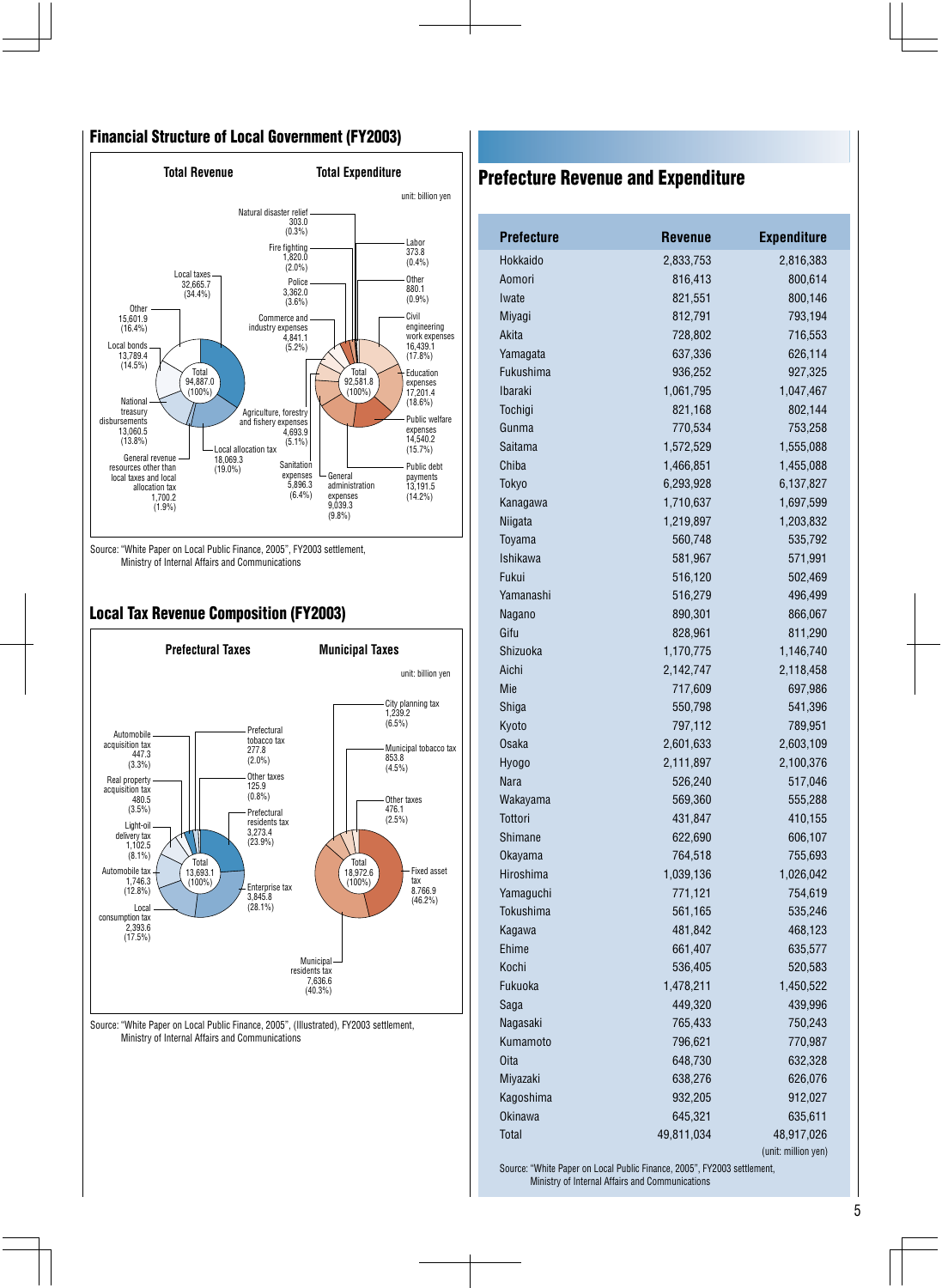# **Local Government Organization**

An ordinary local government consists of an executive branch and a legislature. The legislature (the elected council) determines budgets, enacts local legislation and makes decisions on its policies. It includes the prefectural or municipal assembly.

The executive branch implements the policies decided by the legislature. It includes governors, mayors and their executive committees.

Local government in Japan is based on the presidential system, where governors, mayors, and councillors are directly elected,

and functions on the principle of a separation of powers and internal checks and balances to ensure democratic local administration.

To prevent the over-concentration of power in one place, the executive branch also includes a number of administrative committees independent of the governor or mayor, for example, boards of education, or public safety, and election committees. These committees are wholly responsible for the management of their respective functions.

## **Governors and Mayors**

The representative of the executive branch of local government is either a governor or a mayor (governor in the case of a prefecture, mayor in the case of a municipality).

Governors and mayors are directly elected to serve four-year terms. They are not permitted to simultaneously serve as members of the Diet or local councillors, or to be regular officials. They cannot act as contractors to the local government.

They are responsible for ensuring the overall consistency of the local government's services and functions, and are authorized to represent the authority externally. Governors and mayors thus exercise general control over other executive organs such as administrative committees.

Important powers given to local chief executives include rights to enact regulations, to draft budgets, to introduce bills, and to appoint members of

# **Organization of Local Government**

#### **Organization of a Typical Prefecture**



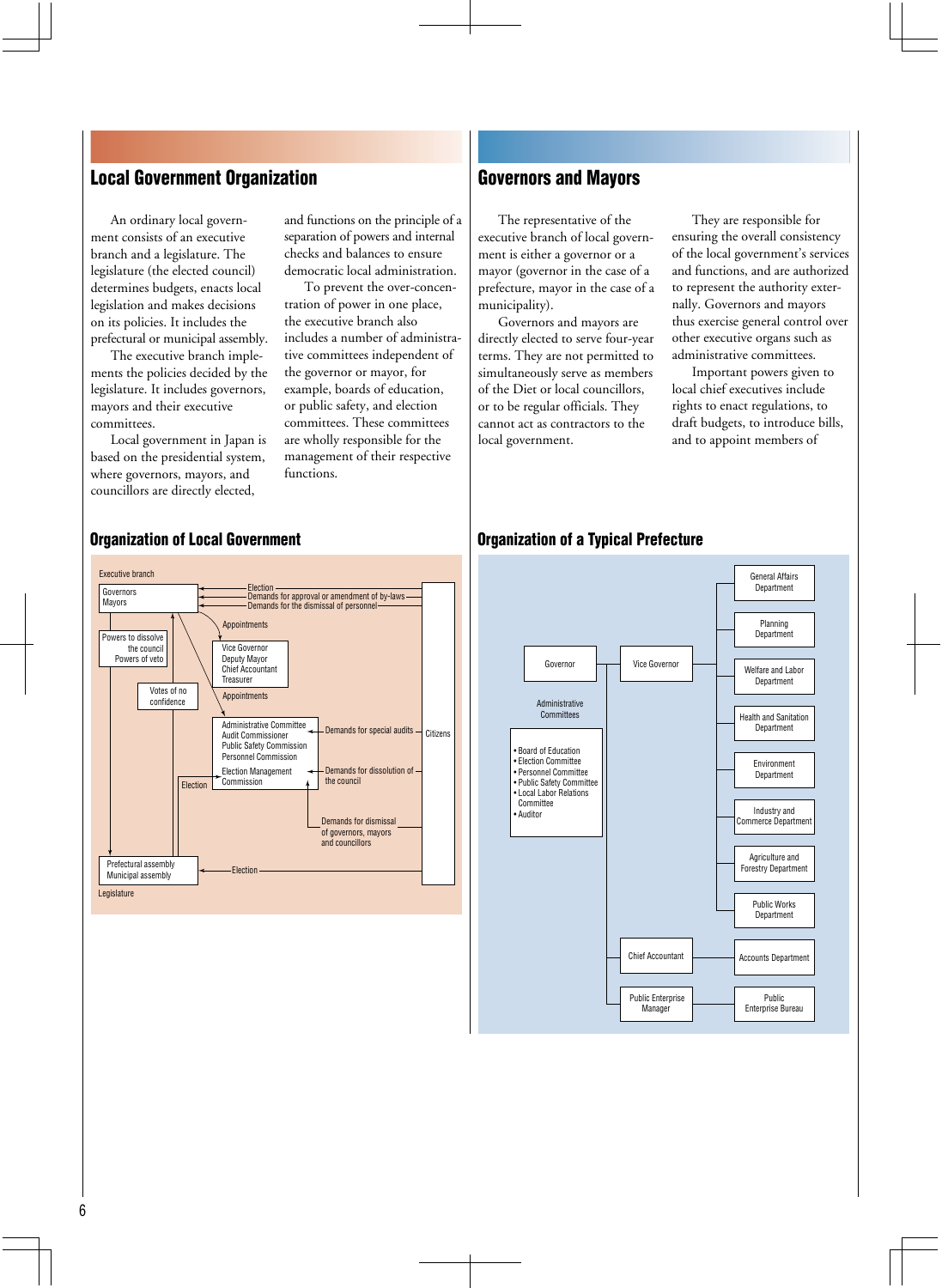administrative committees such as the board of education and public safety committee, as well as vice governors (deputy mayors for municipalities), deputy mayors, a chief accountant (treasurer for municipalities), and other officials of their respective local governments.

In addition to these powers, governors and mayors are responsible for the execution of all affairs of the local government excluding those of the elected

council and the administrative committees. It does not mean, however, that they personally carry out all these broad functions. To assist them in actual execution, there are vice governors (deputy mayors for municipalities) and a chief accountant (treasurer for municipalities), and a large number of divisions, departments and sections, carrying out their respective assigned duties.

#### **Organization of a Typical Municipality**



# **The Elected Council**

Consisting of directly elected councillors, the council is the body that decides the policies of the local government.

To qualify for election as a councillor, candidates must be Japanese nationals, at least 25 years old, and be on the local electoral roll. Once elected, their term in office is four years.

Local governments determine the number of councillors by enacting bylaws, and the maximum number is fixed under stipulations in the Local Government Law and is based on the population of each area.

#### **Upper Limit of Number of Councillors Allowed (Local Government Law)**

#### **Prefectures**

| <b>Number of Residents</b> | <b>Upper Limit of Number of Councillors</b>                                                                                                                                                  |
|----------------------------|----------------------------------------------------------------------------------------------------------------------------------------------------------------------------------------------|
| - 749.999                  | 40                                                                                                                                                                                           |
| 750,000 -<br>999.999       | 1 extra councillor is added to 40 for every increment of<br>50,000 residents above 700,000                                                                                                   |
| $1.000.000 -$              | 1 extra councillor is added to 45 for every increment of<br>700,000 residents above 930,000 (limit: 120)                                                                                     |
|                            | The number for the Tokyo Metropolitan Government is<br>based on the population of the special wards divided by 1<br>million. The number may be increased by bylaw, but is<br>limited to 130. |

#### **Cities and Towns and Villages**

| <b>Number of Residents</b> | <b>Upper Limit of Number of Councillors</b> |
|----------------------------|---------------------------------------------|
| 1,999                      | 12                                          |
| $2,000 -$<br>4,999         | 14                                          |
| $5,000 -$<br>9,999         | 18                                          |
| $10,000 -$<br>19,999       | 22                                          |
| $20,000 -$<br>49,999       | 26                                          |
| $50,000 -$<br>99,999       | 30                                          |
| $100,000 -$<br>199,999     | 34                                          |
| $200,000 -$<br>299,999     | 38                                          |
| 300,000 - 499,999          | 46                                          |
| 500,000 - 899,999          | 56                                          |
| 900,000 - 1,299,999        | 64                                          |
| 1,300,000 - 1,699,999      | 72                                          |
| 1,700,000 - 2,099,999      | 80                                          |
| 2,100,000 - 2,499,999      | 88                                          |
| $2,500,000 -$              | 96                                          |